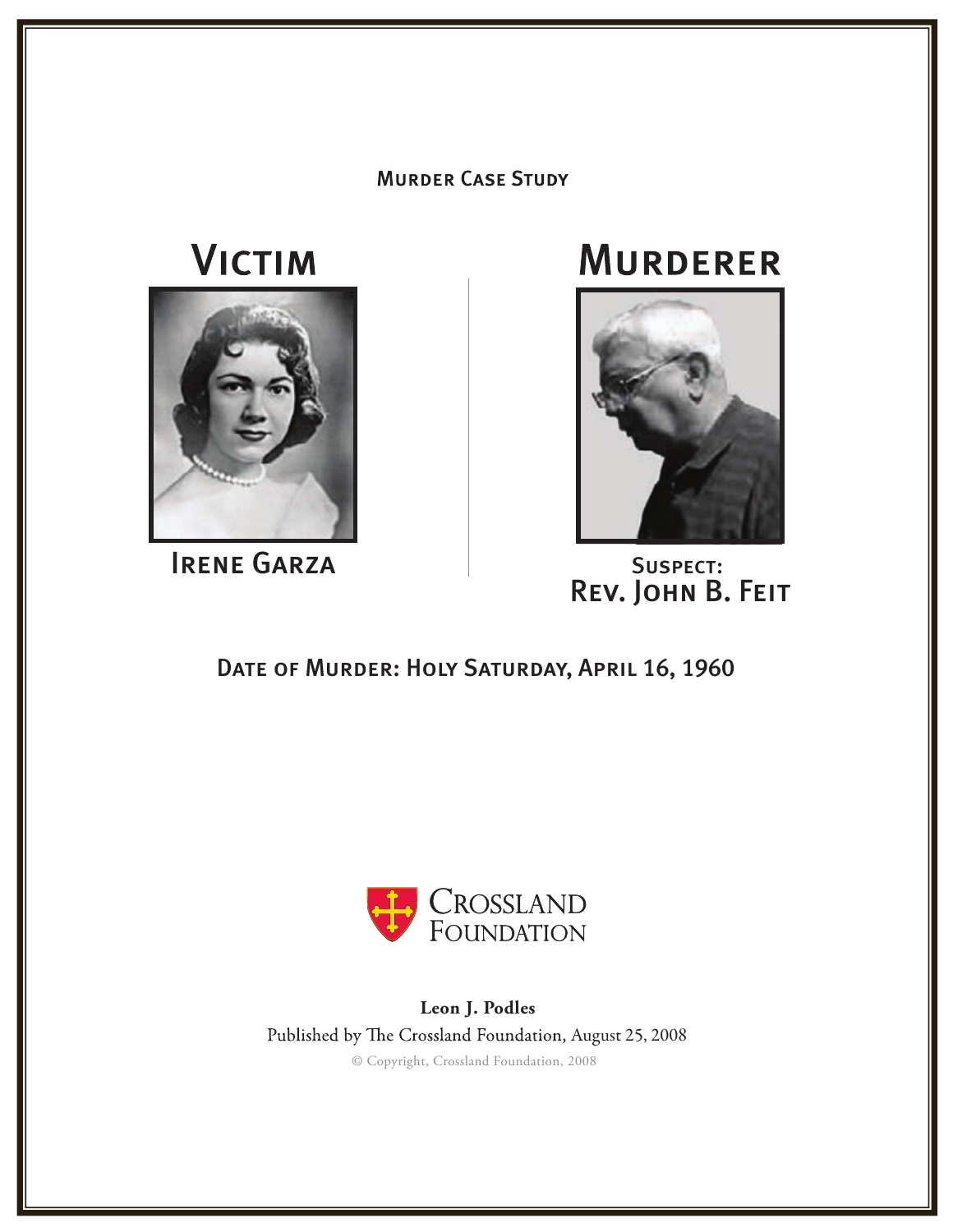John B. Feit, a native of Chicago, had an uncle, also named John, who was a priest in Detroit.<sup>1</sup> His parents sent John to a seminary in San Antonio when he was thirteen; he studied for the Missionary Oblates of Mary Immaculate and was ordained on September 8, 1958. He is a published poet. He was attending a pastoral school of the Missionary Oblates at San Juan, Texas, in 1960. In nearby Edinburg, Texas, Feit often helped out at Sacred Heart Church where Rev. Charles Moran was the pastor.

#### *Maria America Guerra*

At 4:30 P.M., on March 23, 1960, Maria America Guerra, age 20, just back from nearby Pan American College, was at her home across the street from Sacred Heart Church in Edinburg. She went to the outside bathhouse to get cleaned up and noticed a man observing her. He had black hair and horned-rimmed glasses and sat in a blue-and-white 1956 or 1957 car.<sup>2</sup>

After dinner, Guerra crossed the street. The car was still there. She entered the church and saw the same man sitting in the back; he was wearing black pants and a tan t-shirt. She knelt at the altar rail and was saying her rosary when he looked around the church and walked toward her. She said

"The next thing I know, he had turned very quick, come to my rear and grabbed me around the head.

He placed a small cloth over my mouth, and I fell backward to the floor. I began to scream now as when I fell, the rag fell free from my mouth. Then while I was on the floor, he tried to cover my mouth with his hands to stop me from screaming and when he did this, one of his fingers went into my mouth and I bit hard. I know I bit very hard because I could taste blood in my mouth.

When I bit him, he threw me toward the south door of the church and ran out the north side door."<sup>3</sup>

Maria Christina Tijerna was walking past this church at 6:20 P.M. She heard screams and saw a man hurry from the church clutching a white towel and enter the church sacristy.<sup>4</sup> Tijerina saw Guerra run out of church and knock on the rectory door. After Moran's voice from inside said "Wait a minute," Tijerina asked Guerra what had happened. Guerra went home and reported the incident to the police that night. $5$ 

Feit later said that he had visited Sacred Heart that day, and had been in the church praying until 5:15 P.M., when he left to discuss with Moran the personal problems of a boy he knew. He returned to his blue-and-white 1956 Ford Tudor and went back to San Juan in time to ring the

<sup>&</sup>lt;sup>1</sup> Robert Nelson, "Altar Ego," *Phoenix New Times*, July 7, 2005. <sup>1</sup> Robert Nelson, "Altar Ego," *Phoenix New Times*, July 7, 2005.<br><sup>2</sup> Pobert Nelson, "Altar Ego," *Phoenix New Times*, July 7, 2005.

<sup>&</sup>lt;sup>2</sup> Robert Nelson, "Altar Ego," *Phoenix New Times*, July 7, 2005.<br><sup>3</sup> Pobert Nelson, "Altar Ego," *Phoenix New Times*, July 7, 2005.

<sup>&</sup>lt;sup>3</sup> Robert Nelson, "Altar Ego," *Phoenix New Times*, July 7, 2005.<br><sup>4</sup> "Priost's Trial Ends on Doedlocked Jury" *Amerillo Clobe Tim* 

<sup>&</sup>lt;sup>4</sup> "Priest's Trial Ends on Deadlocked Jury," *Amarillo Globe-Times*, September 15, 1961.<br><sup>5</sup> "Alleged Victim Leeds Off Case Against Priest" *Pie Senius* [Tayse] Deith Havald Sen

<sup>&</sup>lt;sup>5</sup> "Alleged Victim Leads Off Case Against Priest," *Big Spring* [Texas] *Daily Herald*, September 12, 1961, p. 1.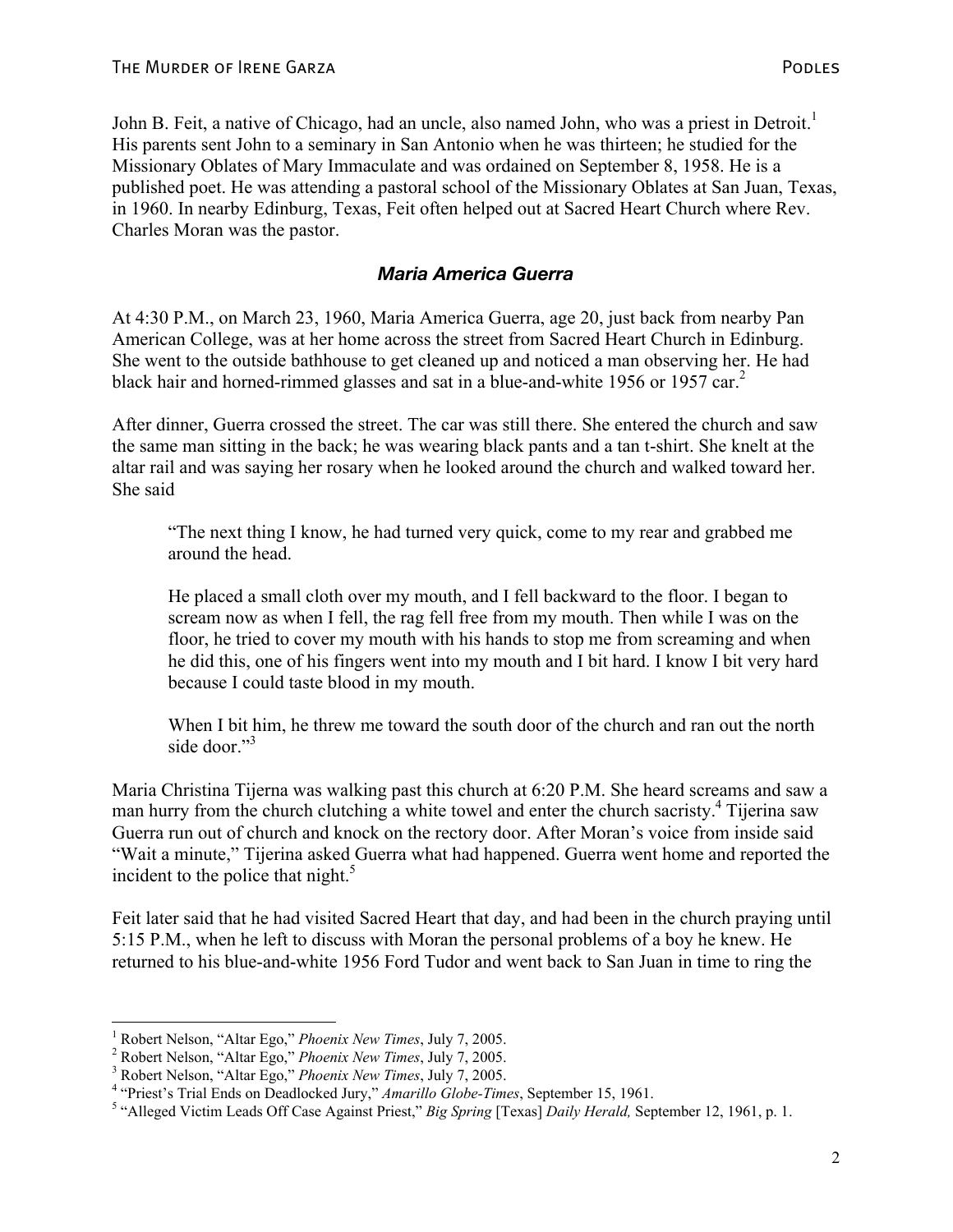bell at 5:30 P.M. But witnesses in San Juan said he had not rung the bell.<sup>6</sup> Moran remembered that Feit was wearing horn-rimmed glasses, a tan shirt, and black pants that day, but had no memory of a discussion about a boy.<sup>7</sup>

For several days people noticed that Feit had a mangled finger. He claimed he had hurt it on the mimeograph machine, and on the day before the attack had asked a priest and a secretary for alcohol and a bandage. They said he had asked for help caring for his finger after the attack, and that he could not have mangled his finger in the mimeograph machine.<sup>8</sup> One secretary, Clothilde (Tilly) Sanchez, noticed teeth marks.<sup>9</sup> She could also recognize Feit's distinctive voice on the phone. After the murder of Irene Garza and after she had spoken to the police, Sanchez got a call and a voice she was sure was Feit's said, "You're next, Tilly."<sup>10</sup>

In early May 1960, the police asked Guerra and Tijerna to view a lineup; they went to the police station and both identified Feit as the man at the church.<sup>11</sup> Soon after that she saw him in the library of the Pan American College, but he was dressed as a priest.<sup>12</sup>

The pastor of Sacred Heart, O'Brien, waited many years to tell police all that he knew about John Feit.

#### *Irene Garza*

Three weeks after the attack on Guerra in Edinburg, another crime was committed eight miles away in McAllen, Texas, where Nick and Josephina Garza operated a dry cleaning shop.

Their daughter, Irene Garza, was born in 1934. She was thin and pretty, and had been a drum majorette in McAllen High School. She was the first person in her family to go to college and to graduate school. She was Pan American College Queen and Miss All South Texas in 1958. She was active in the Legion of Mary. She taught second grade in a poor school and spent her first paycheck as a teacher for clothes and books for the students who could not afford them.<sup>13</sup> She began dating one young man whom she liked. She described him as "this Anglo boy – not real handsome, but cute and religious (which is important). He is a member of the Legion of Mary and goes to Mass and receives Communion every morning."<sup>14</sup> She wanted a good Catholic husband and a big family.

In the spring of 1960 she wrote to a friend: "Remember the last time we talked? I told you I was afraid of death. Well, I am cured. I no longer fear death. I have been going to mass and

<u>.</u>

<sup>6</sup> Emma Perez-Trevio, "Assault Victim, Murdered Women Shared Similar Spring," *Brownsville Herald*, March 23, 2004.

<sup>&</sup>lt;sup>7</sup> Robert Nelson, "Altar Ego," *Phoenix New Times*, July 7, 2005.

Emma Perez-Trevio, "Assault Victim, Murdered Women Shared Similar Spring," *Brownsville Herald*, March 23, 2004.

<sup>&</sup>lt;sup>9</sup> Robert Nelson, "Altar Ego," *Phoenix New Times*, July 7, 2005.

<sup>&</sup>lt;sup>10</sup> Robert Nelson, "Altar Ego," *Phoenix New Times*, July 7, 2005.<br><sup>11</sup> Pamela Coloff, "Unholy Act," *Texas Monthly*, April 2005.<br><sup>12</sup> Robert Nelson, "Altar Ego," *Phoenix New Times*, July 7, 2005.<br><sup>13</sup> Robert Nelson, "A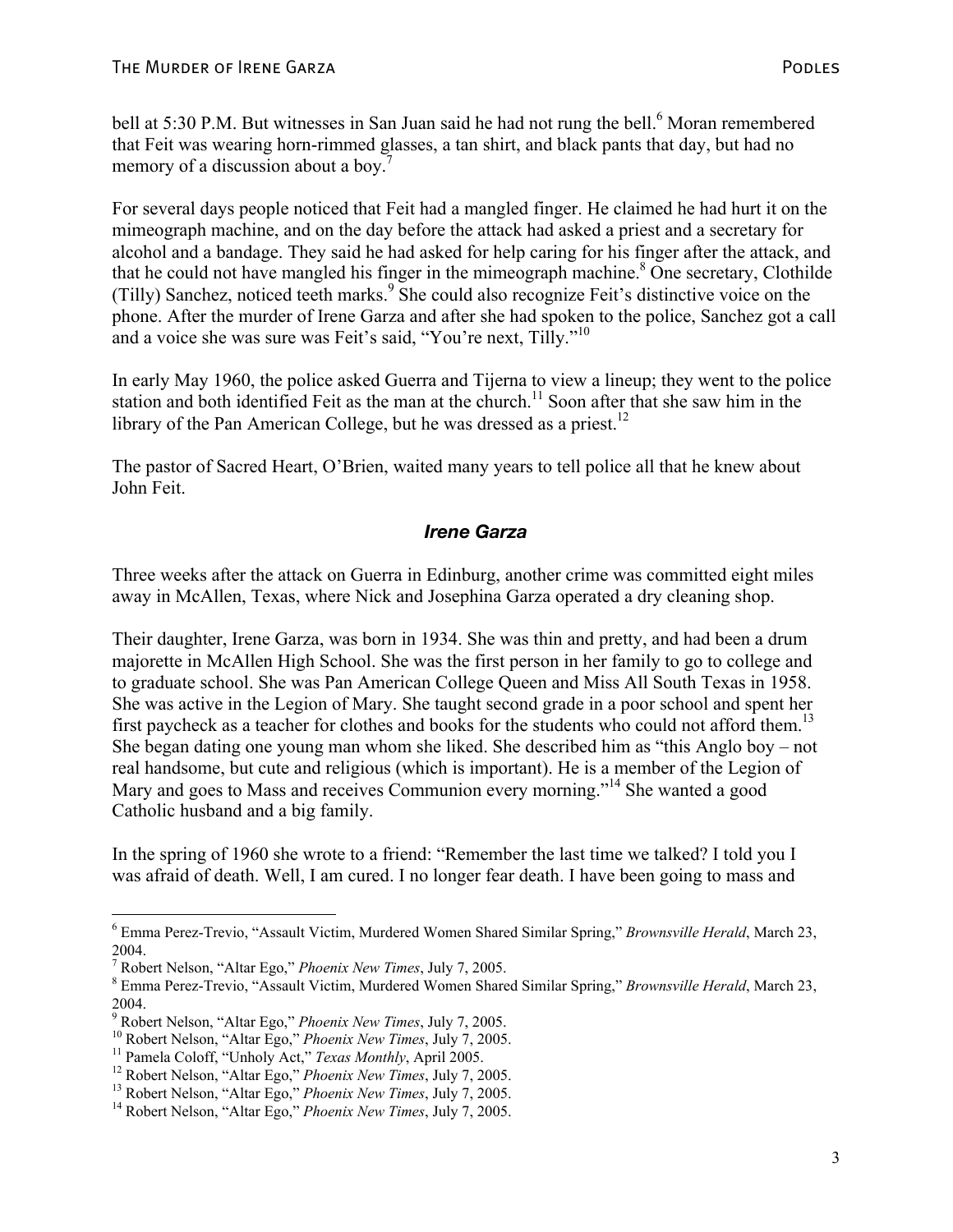communion every day and you can't imagine the courage, the faith and happiness it has given me $^{15}$ 

Three parish priests and a visiting priest, John Feit, were hearing confessions at Sacred Heart Church in McAllen on a busy Holy Saturday, April 16, 1960, from 3 to 6 P.M. and again starting at 7 P.M. At 5 P.M. a teenager, Hortensia Gonzalez, went to confession at Sacred Heart to Feit. After the confession he told her, "I need to talk to you after confession, so wait for me." She was disturbed by this request, so she ran home.<sup>16</sup>

On this Holy Saturday Irene Garza called her best friend, Maria Alicia Sotelo, about going to a movie but said he wanted to go to confession first. She called Father Richard Junius at Sacred Heart about hearing her confession (and possibly about an Easter egg hunt she was arranging at the church) just before 7 P.M. Feit answered and said Junius was already in church hearing confessions. Garza drove a dozen blocks from her family home to Sacred Heart Church and went to confession to Feit – but not in the church. People saw her walking into the church at 7 P.M.; three priests, but not Feit, returned at 7 P.M. Witnesses saw Garza walking to the rectory. Feit said he heard her confession and then left the rectory with her about 7:30 P.M. But no one saw her leave the rectory.<sup>17</sup>

At 1 A.M. Easter morning while drinking coffee with the other priests after the Easter Vigil, Feit mentioned the odd incident of the young woman who had wanted to go to confession in the rectory. He told the other priests that he had instructed her to go to confession in the church.<sup>18</sup>

When Irene Garza hadn't returned home by midnight, her parents began to worry. At 2:30 A.M. they began a search. They found her car two blocks from the church.

Feit made several trips in the parish car on Easter. The pastor, Rev. Joseph O'Brien, suspicious because of the news that Irene Garza was missing and because of the scratches on Feit's hands, tried to follow Feit on Easter night, but lost him in traffic.<sup>19</sup> O'Brien searched the basement and attic of the rectory and found nothing.<sup>20</sup>

Three days later a pedestrian found her high-heeled shoe, her purse, and her mantilla on a farm road.

On Thursday after Easter, April 21, 1960, her body was found floating in a canal.<sup>21</sup> Sometime after 7:30 P.M. on Holy Saturday someone bludgeoned her, raped her while she was in a coma, and then suffocated her and threw her body into a canal on Easter Sunday. Her body was identified by two priests from Sacred Heart church.<sup>22</sup> The autopsy said "evidence of

<sup>&</sup>lt;sup>15</sup> "Footprints Offer Hope in Slaying," Corpus Christi Times, April 23, 1960.

<sup>&</sup>lt;sup>16</sup> Robert Nelson, "Altar Ego," *Phoenix New Times*, July 7, 2005.<br><sup>17</sup> Brenda Rodriguez and Doug J. Swanson, "Ex-Priest Fights Suspicion Again in '60 Rape-Slaying," *Dallas* 

Morning News, November 3, 2002.<br><sup>18</sup> Emma Perez-Trevio, "Man Recalls Former Priest's Scratches after Murder," *Brownsville Herald*, March 26, 2004.<br><sup>19</sup> Emma Perez-Trevio, "Cover-up Alleged in Case Gone Cold," *Brownsville*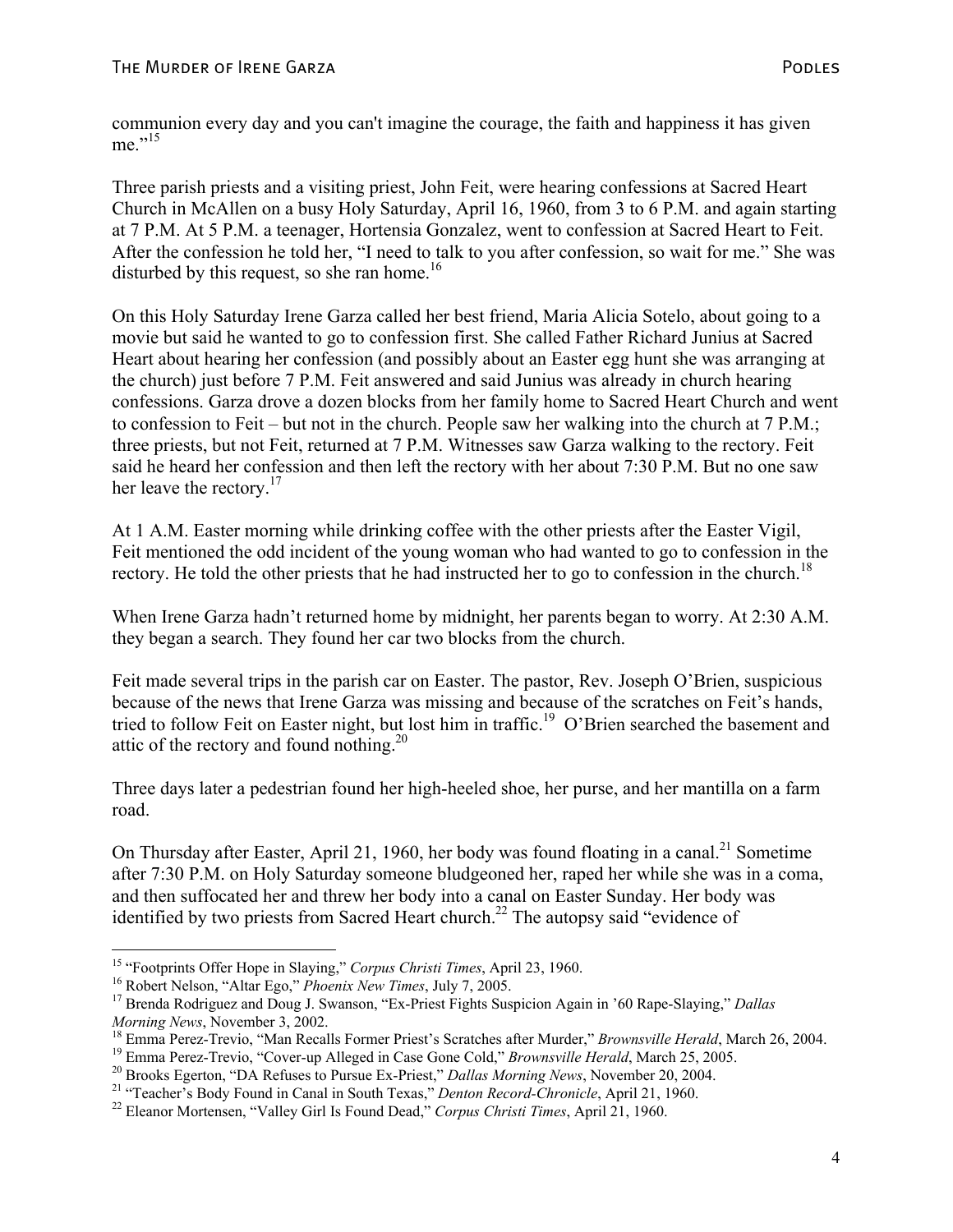strangulation could not be found, but suffocation could have been carried out by placing a cloth over the mouth and nose, especially if the subject was unconscious."<sup>23</sup>

On the Friday after Easter the police came to tell the Garza family the news: Irene's body had been found; she had been beaten and raped. Josephina collapsed and let loose a cry that no one ever forgot. Her niece described it: "They said it was this long awful moan from deep inside her body – almost like the howl of a wolf. They said it was like nothing they had ever heard or ever heard again." $^{24}$ 

When the police drained the canal in late April they found a portable photographic slide viewer a few feet from where Irene's body had been found.<sup>25</sup> Possibly its cord had been tied around the body and used to weight the body to keep it from floating. The viewer belonged to Feit; he identified it as his.<sup>26</sup> The police received this note "This viewer belongs to John Feit (Order of Mary Immaculate,) of San Juan, Texas. It was purchased in Port Isabel, Texas, in July 1959 at Freddies Professional Pharmacy. Terms – cash. Price – I don't remember. April 29, 1960.<sup>"27</sup> This information - that Feit's slide viewer was found near Garza's body - was not made public during the initial investigation of the murder. The police also found in the canal candlesticks that came from Sacred Heart Church. They made no effort to match them to the wounds on Garza's head  $^{28}$ 

On April 21, 1960 police learned of the criminal complaint about Feit in Edinburg. In Chicago, where he had been sent by his religious order, Feit was given four polygraph tests at John E. Reid and Associates by examiner George W. Lindberg, who later became a federal judge. Feit told Lindberg the contents of Garza's confession.29 Lindberg asked Feit to explain the scratches on his hands. Feit said that the confession had upset him so much that he was sweating profusely and needed to drive around to cool down. Since he had sweated so much, Feit needed to change clothes, so he drove to the San Juan center. It was locked, so he climbed up a tree to get in a second story window.<sup>30</sup> (Feit told a different story in May 1960 in his sworn statement.) Despite the McAllen's Police Department's claim that the tests were inconclusive, Lindberg's report said that the tests "definitely implicated him [Feit] in both crimes."31 Feit denied committing the murder, but claimed that the real murderer had confessed to him.<sup>32</sup>

<sup>&</sup>lt;sup>23</sup> Brenda Rodriguez and Doug J. Swanson, "Ex-Priest Fights Suspicion Again in '60 Rape-Slaying," *Dallas Morning News*, November 3, 2002.

<sup>&</sup>lt;sup>24</sup> Robert Nelson, "Altar Ego," *Phoenix New Times*, July 7, 2005.<br><sup>25</sup> "Search Centering on Canal Section," *The Brownsville Herald*, April 28, 1960.<br><sup>26</sup> Pamela Coloff, "Unholy Act," *Texas Monthly*, April 2005. He neve canal near Garza's body.<br><sup>27</sup> Robert Nelson, "Altar Ego," *Phoenix New Times*, July 7, 2005.

<sup>&</sup>lt;sup>28</sup> Robert Nelson, "Altar Ego," *Phoenix New Times*, July 7, 2005.<br><sup>29</sup> Emma Perez-Trevio, "Priest's Polygraph Disputed by Examiner," *Brownsville Herald*, April 11, 2002.<br><sup>30</sup> Brenda Rodriguez and Doug J. Swanson, "Ex-P

<sup>&</sup>lt;sup>31</sup> In 2002 Lindberg, at that time a Federal judge, repeated: "I was satisfied that he [Feit] had, in my opinion, been untruthful in denying the relevant issue questions and that would involve the killing and attempted rape," (Emma Perez-Trevio, "Priest's Polygraph Disputed by Examiner," *Brownsville Herald*, April 11, 2002). 32 "Anatomy of a Murder Case," *Dallas Morning News*, November 21, 2004.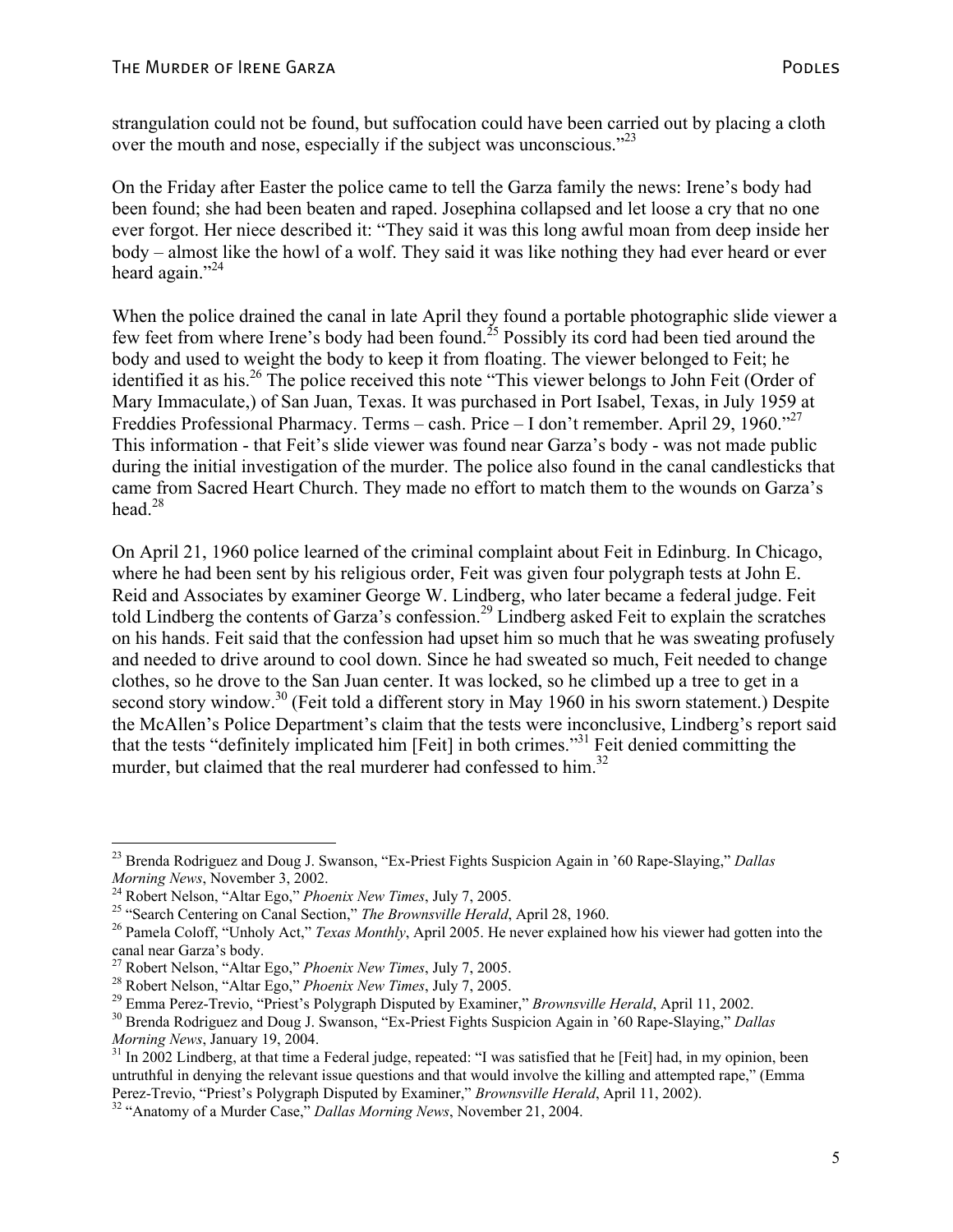The police asked Feit what had happened. He said that at 7 P.M. on Holy Saturday he and Father O'Brien were leaving the rectory when the phone rang. Feit answered it and asked to speak to Father Junius, who was hearing confession in the church. Feit told her that Junius was busy until 10:30 P.M., but he could talk to her if she could come immediately. Irene Garza arrived and discussed a personal problem and Feit then sent Garza to church to go to confession. He accompanied Garza when she left the rectory and he went to hear confessions.

At this point what Feit remembered and what others remembered diverged significantly.

At about 8:00 P. M. he got the rectory keys from Rev. O'Brien and went for a break. He said he returned to the church at 8:15 P.M. He began to get hoarse about 9 P.M. and returned to the rectory for a smoke and some soda. He again returned to the church to hear confessions. But the people in the church who were waiting to go to confession said that Feit's line stopped moving around 8 P.M. and after that there was a sign that there was no priest in the confessional. Feit said at about 9:50 P.M. he noticed that a screw had fallen out of his eyeglasses. He told Father Bursch that he would have to go to San Juan to get his other glasses. Feit said that when he arrived in San Juan, he discovered that the building was locked. He had to place a wooden barricade against a wall and climb in through a second story window. He scraped his hands while climbing the wall. He went back to McAllen and said the Easter Vigil mass with the other priests. After the mass O'Brien noticed that Feit had scratches on his hand.<sup>33</sup> On Easter day Feit went back and forth to the house in San Juan trying, he said, to get his glasses fixed.

After Easter, Feit was attending an audiovisual aid class at the University of Texas in Edinburg. Next to him sat Jose D. Garcia, who had just heard the news about the murder of Irene Garza. He noticed that Feit had obvious and fresh scratches on his hands. Garcia observed with great discomfiture that "they looked like fingernail scratches."<sup>34</sup>

U.S. Border Patrol Agent Harry Cecil questioned Feit about the murder for twelve hours. Feit told Cecil, "You will never convict me of anything."35 Cecil also went to Sacred Heart Church to look at the parish car. It had just been washed inside and out because there was blood on the seat.<sup>36</sup> The McAllen chief of police Clint Mussey thought Feit was guilty but had been transferred out of town before the investigation was complete, stymieing the police. The lead investigator could not believe a priest had committed the murder.<sup>37</sup>

Immediately after the murder Feit was sent to study at Loyola University in Chicago. He claimed he suffered another nervous breakdown there when President Kennedy was assassinated in November 1963.<sup>38</sup>

The Hidalgo County Grand Jury on August 10, 1961, indicted Feit on charges of assault with attempt to rape in connection with the attack on Maria Guerra at Sacred Heart Church, Edinburg,

<sup>&</sup>lt;sup>33</sup> Pamela Coloff, "Unholy Act," *Texas Monthly*, April 2005.<br><sup>34</sup> Emma Perez-Trevio, "Man Recalls Former Priest's Scratches after Murder," *Brownsville Herald*, March 26, 2004.<br><sup>35</sup> Emma Perez-Trevio, "Cover-up Alleged i

<sup>&</sup>lt;sup>38</sup> Emma Perez-Trevio, "Former Priest Denies Link to Old Murder," *Brownsville Herald*, July 16, 2002.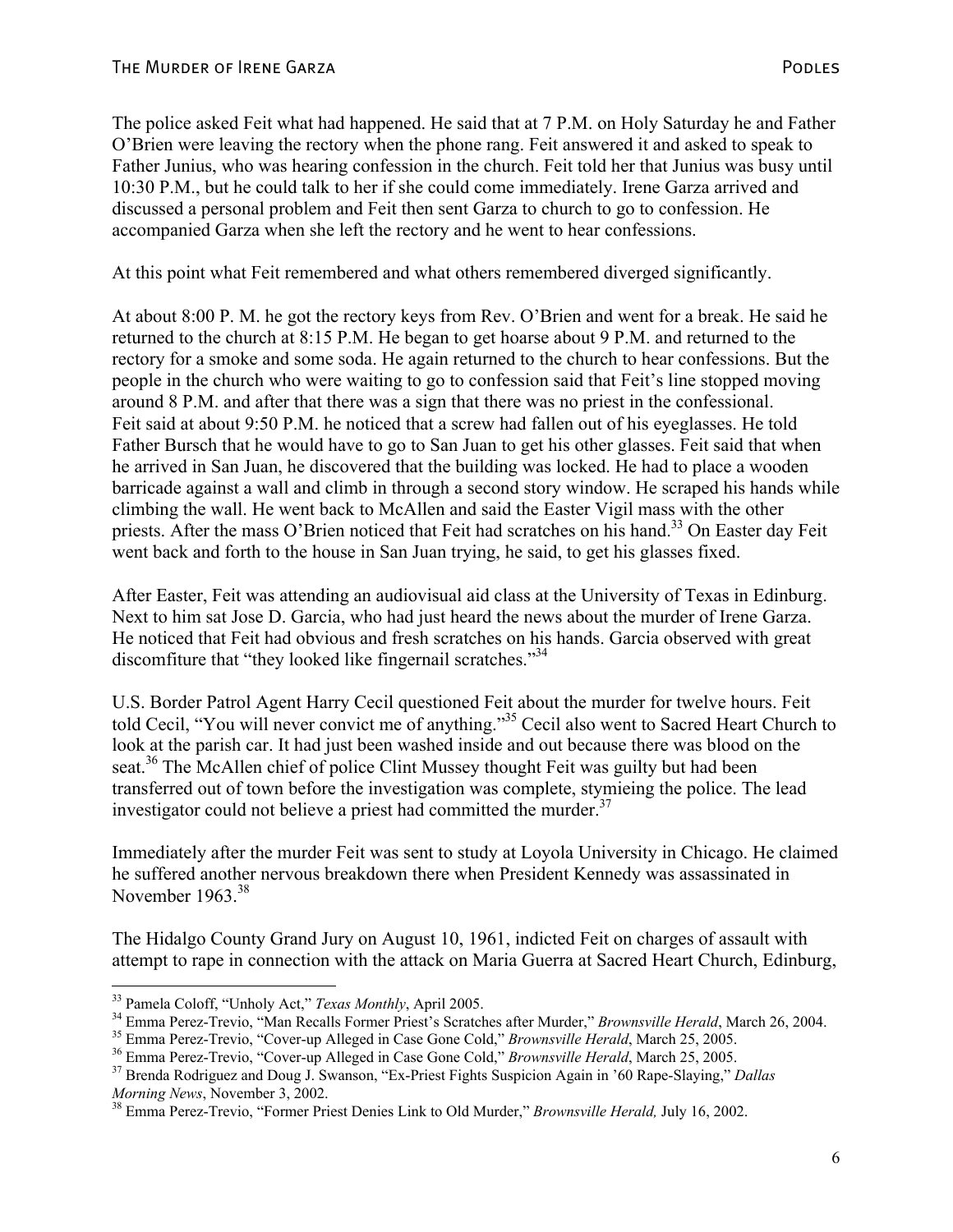on March 23, 1960. After he was indicted for attempted rape, Feit said he was not bitter, that priests must expect persecution: "Christ told the Apostles, 'Know that of the world hates you, it also hated Me.<sup>7539</sup> After disappearing for several weeks to an unspecified out of state hospital, he surrendered to police. Feit had the venue transferred to Austin and was tried on September 12, 1961. The jury deadlocked and the judge declared a mistrial.<sup> $40$ </sup> In 1962 Feit pled no contest to a reduced charge of aggravated assault and was fined \$500. He was asked if he had anything to say and he replied, "Nothing."<sup>41</sup> Later he claimed not to know what he had pleaded to in court.<sup>42</sup>

Irene Garza's parents thought that the police were not doing a good job. They confronted both priests, Joseph O'Brien and Feit, and O'Brien assured them that if Feit had done anything wrong, the Church would punish him, and "church punishment was greater" than any sentence he would receive in court.<sup>43</sup> Feit then went to the Oblate's headquarters in San Antonio, where he had important discussions with O'Brien, but the contents of these discussions would not be known to the police or the public until decades later. Feit also went to Trappist monasteries at New Melleray Abbey, Dubuque, Iowa, and at Assumption Abbey in Ava, Missouri; he again had significant discussions which would not be known to the police for decades.

Feit joined the Servants of the Paraclete in 1966 and rose to be a superior at the facility in Jemez Springs, New Mexico. There he supervised sexually abusive priests and decided when they would be placed back into contact with children. One of the most notorious abusers was James Porter, who had raped boys and girls in Massachusetts. In 1967 Porter arrived at Jemez Springs and was supervised by Feit. Feit sent Porter out into New Mexico parishes four times and each time Porter had to be returned to Jemez Springs because he had molested boys, mostly Hispanic boys seven to ten years old. Once Porter was caught sodomizing a boy in a body cast. Feit sent Porter to Houston where he also molested boys, and Feit lamented that Porter had "lapsed into his former failings."<sup>44</sup> But Feit wrote to Porter's home diocese that "there has been no occurrence of the problem that plagued Fr. Porter in the past."45 Rev. Peter Lechner, the current head of the Servants of the Paraclete said that he was shocked, absolutely shocked that a priest with a criminal background made decisions about priests accused of sexual misconduct.<sup>46</sup>

Rev. Joseph O'Brien in effect served as Feit's probation officer, and was even named a "special investigator" by the city manager of McAllen. In December 1971 O'Brien sent the following note to the McAllen police:

<sup>&</sup>lt;sup>39</sup> "Charged Priest Says Not Bitter," Paris [Texas] News, August 17, 1960, p. 2.

<sup>&</sup>lt;sup>40</sup> "Priest's Trial Ends on Deadlocked Jury," Amarillo Globe-Times, September 15, 1961.<br><sup>41</sup> "Rev. Feit Fined \$500 in Rape Case," Corpus Christi Times, March 28, 1962, p. 1.<br><sup>42</sup> "I was out of the loop," Feit said. "I did contest. I didn't know what that meant" (Emma Perez-Trevio, "Former Priest Denies Link to Old Murder,"

*Brownsville Herald, July 16, 2002*).<br><sup>43</sup> Brenda Rodriguez and Doug J. Swanson, "Ex-Priest Fights Suspicion Again in '60 Rape-Slaying," *Dallas Morning News*, November 3, 2002.

<sup>&</sup>lt;sup>44</sup> Leon J. Podles, *Sacrilege: Sexual Abuse in the Catholic Church* (Baltimore: Crossland Press, 2008) pp. 118-119; Investigative Staff of the *Boston Globe*, *Betrayal: The Crisis in the Catholic* Church (Boston: Little Brown and Company: 2002) pp. 43-45.

<sup>&</sup>lt;sup>45</sup> Reese Dunklin, "Convicted Priest Helped Abusers Stay in Ministry," *Dallas Morning News*, January 19, 2004.<br><sup>46</sup> Reese Dunklin, "Convicted Priest Helped Abusers Stay in Ministry," *Dallas Morning News*, July 13, 2002.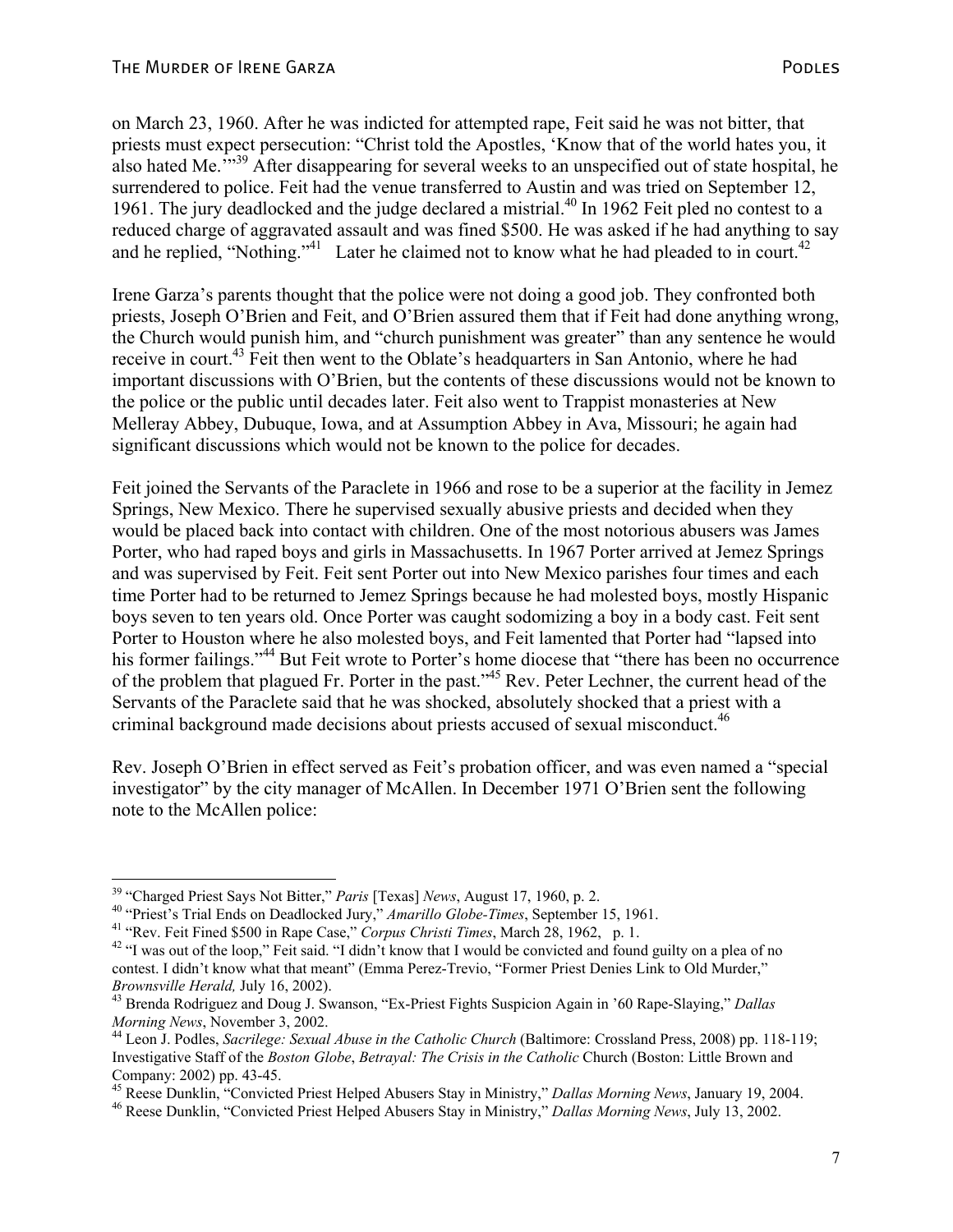Dear Chief:

I have just received notice that John Feit left Denham Springs, New Mexico, and is now living in the Chicago area. He is seeking employment as a layman and will no longer function as a priest. This was his own decision and was not due to a problem.

If any further information is needed please feel free to call upon me.

Father Joseph O'Brien, OMI.<sup>47</sup>

After he left the priesthood, Feit in 1972 married an Hispanic woman he had met in New Mexico; they had three children. After several jobs in Chicago he moved to Phoenix and joined St. Theresa Church, where his brother, Matthias A. Feit, was pastor. As director of volunteers for the Society of Vincent de Paul in Phoenix, John Feit became a tireless advocate for the poor. He said of the homeless: "Many can't fend for themselves. Most are in pitiful shape. Hundreds need help, and few are getting it.<sup>"48</sup> Under Feit's administration the Society moved into new Human Services Campus with a 300-person dining hall, and Feit respected the dignity of the poor: "We never serve soup because we don't want to be a soup kitchen."<sup>49</sup>

Nor was Feit's work for the poor confined to his twenty years of paid work. The director of the St. Vincent de Paul Society in Phoenix said that "John often went beyond what anyone would remotely imagine a man doing. He truly lived his beliefs. And his passion motivated many others to do more than they otherwise would have done." When one of Feit's coworkers ran into financial difficulties, Feit asked that his salary be reduced and the money given to the coworker.50 After retiring in 2002 he has continued to work for the poor and organized a JustFaith program to help Catholics put their faith into action in social matters.<sup>51</sup>

His reputation may explain why the *Arizona Republic* asked Feit to comment on the revelations about sexual abuse. In 2002, to calm the outrage at revelations of sexual abuse and cover-ups, the American bishops had decided that allegations of sexual abuse should be turned over to the civil authorities.

"It has to be that way," said John Feit, a father, grandfather and administrator for the St. Vincent de Paul Society in Phoenix. "It means that if someone is doing something wrong, they are above the law simply because they are an ordained minister.<sup> $52$ </sup>

Feit's reputation as an advocate for the poor may also explain why the *Arizona Republic*, although it listed Feit's name among those priests and church employees accused of sexual

1

<sup>&</sup>lt;sup>47</sup> Robert Nelson, "Altar Ego," *Phoenix New Times*, July 7, 2005.<br><sup>48</sup> William Hermann, "Phoenix Boom Left Indigents in the Dust," *Arizona Republic*, April 12, 2000.<br><sup>49</sup> Sarah Anchors, (no title in archive) "Around Th 2002.<br><sup>50</sup> Robert Nelson, "Altar Ego," *Phoenix New Times*, July 7, 2005.

<sup>&</sup>lt;sup>51</sup> Robert Nelson, "Altar Ego," *Phoenix New Times*, July 7, 2005.<br><sup>52</sup> Kelly Ettenborough and Nena Baker, "Arizonal Catholics Welcome Church Officials' Efforts," Arizona *Republic*, April 25, 2002.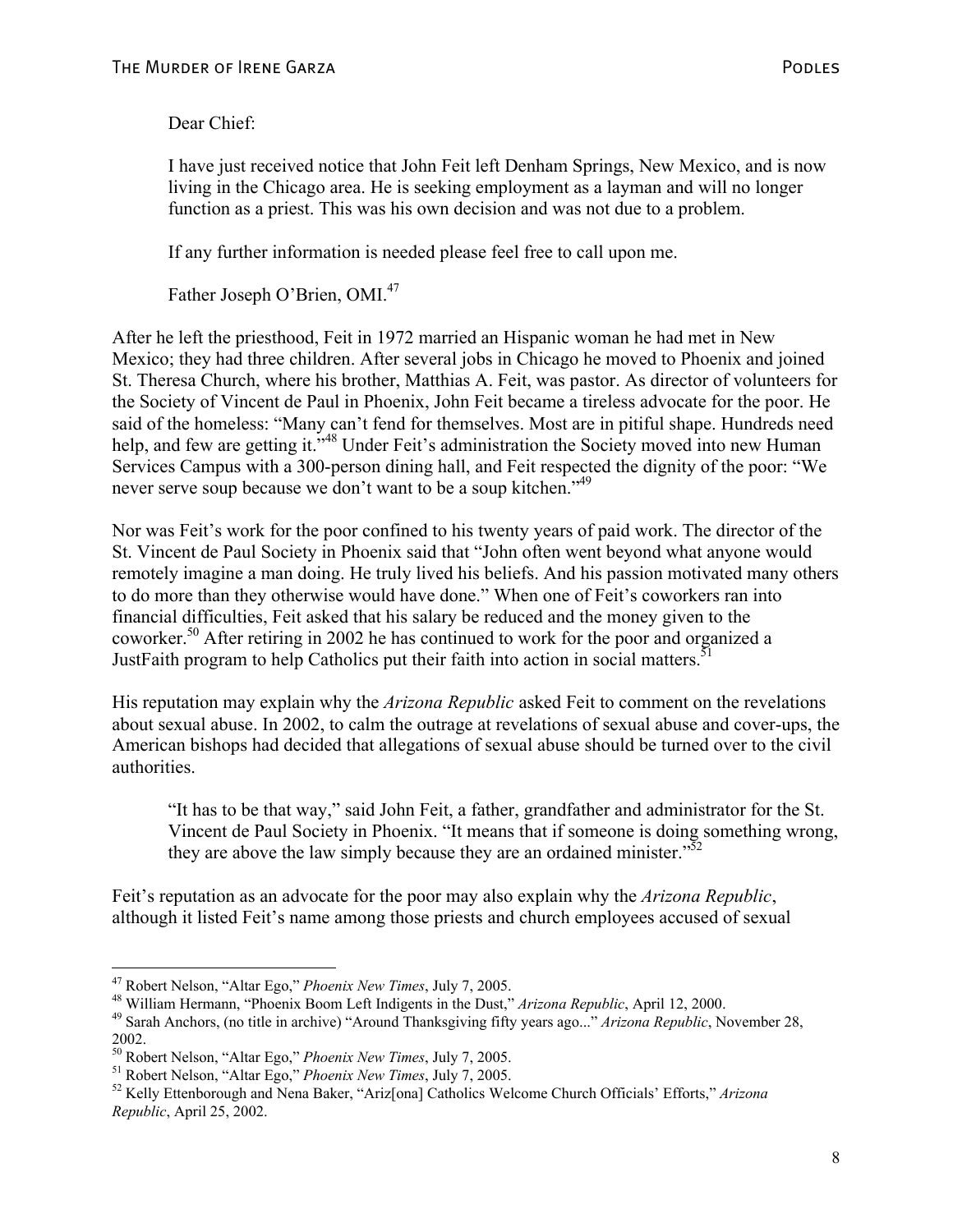offenses,53 has never printed a word about Feit's involvement in the Garza murder case. When asked by a reporter whether he was a danger to the community he said "Look at my record for the past 45 years."54 It was 45 years since Irene Garza's murder.

#### *Investigation Reopened*

Rev. Joseph O'Brien OMI was pastor of Sacred Heart Church in McAllen in 1960; after Garza disappeared, he told police that he had seen scratches on Feit.<sup>55</sup> He kept pressuring Feit to admit what had happened, and finally at the Oblate's headquarters in San Antonio Feit admitted to the murder.<sup>56</sup> O'Brien did not go to the police at that time. He did not want to embarrass the Oblates and he feared that Feit would deny the admission and sue him for slander. But decades later O'Brien told both the police and Irene Garza's cousin, Noemi Ponce-Sigler, about how Feit had admitted to the murder.<sup>57</sup>

Dale Tacheny left the army in the late 1940s and joined the Trappists. He was known as Father Emmanuel; he was sent to Rome in 1958 to study and returned to the Abbey of our Lady of the Assumption in Ava, Missouri, as number two man and novice master. In 1963 the abbot called Tacheny with an unusual assignment. He told Tacheny that "there is a priest who murdered a woman who is in the guest house. He wants to become a monk. We are instructed to take him in." $58$ 

Feit told Tacheny that he was bothered and made anxious "by women with high heels who walked on hard floors."<sup>59</sup> (The shoe of Irene Garza's that was found by the side of the canal was high-heeled.<sup>60</sup>) Feit admitted to murder and expressed no remorse about it; he said "he had a sexual compulsion to attack women from behind<sup>"61</sup> especially "when he knelt behind them in church."62 Tacheny asked why he wasn't in prison; Feit replied that "the Church is behind me"63 because the hierarchy did not want the faithful to be scandalized by the knowledge that a priest was a murderer.

Feit told Tacheny that he heard Irene's confession in the rectory and then "subdued her and took part of her clothes off from the waist on up and then fondled her breasts."64 He put her in the rectory basement and returned to church to hear confessions. He went back to the rectory and moved her to an apartment that he maintained. The next day, Easter, he put her in a bag in the

<u>.</u>

<sup>53</sup> Joseph A. Reaves, [no title in archives] "Bishop Thomas O'Brien (below) is prohibited…," *Arizona Republic*, November 10, 2002.<br><sup>54</sup> Robert Nelson, "Altar Ego," *Phoenix New Times*, July 7, 2005.

<sup>&</sup>lt;sup>55</sup> Brooks Egerton, "DA Refuses to Pursue Ex-Priest," *Dallas Morning News*, September 20, 2004.<br><sup>56</sup> Brooks Egerton, "DA Refuses to Pursue Ex-Priest," *Dallas Morning News*, September 20, 2004.<br><sup>57</sup> Robert Nelson, "Alta

<sup>&</sup>lt;sup>60</sup> Pamela Coloff, "Unholy Act," *Texas Monthly*, April 2005.<br>
<sup>61</sup> Brooks Egerton, "DA Refuses to Pursue Ex-Priest," *Dallas Morning News*, September 20, 2004.<br>
<sup>62</sup> Emma Perez-Trevio, "Confession to Murder: Former Monk

*Brownsville Herald*, March 23, 2005. 63 Robert Nelson, "Altar Ego," *Phoenix New Times*, July 7, 2005. 64 Anderson Cooper, "Justice on Trial: Keeping Them Honest," *360 Degrees*, June 8, 2007.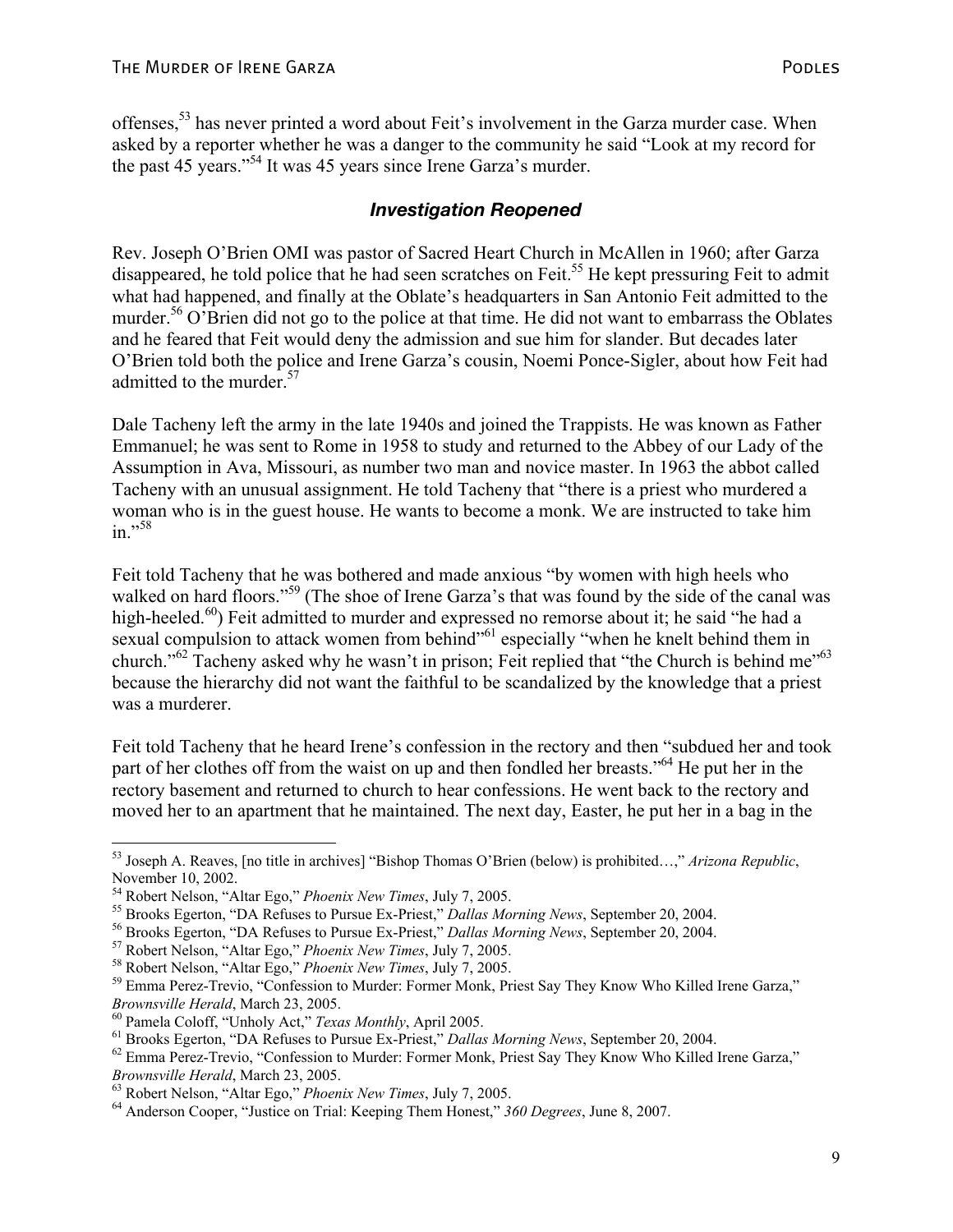bathroom; as he left he heard her saying "I can't breathe. I can't breathe." When he returned later on Easter, she was dead.<sup>65</sup> He put her body in the car, "patting her on the breast," telling her "everything will be OK."66

Feit never named the victim, or where or when he committed the crime.<sup>67</sup> Because Feit came from San Antonio in 1963, Tacheny assumed that was the date and the locale of the crime.

Tacheny thought that women were safe as long as Feit was in the monastery, but when Feit decided he didn't want to be a Trappist, Tacheny had to prepare him to deal with his compulsions. Tacheny had some training in psychology. Tacheny thought that he had been successful. To test this "he sent Feit on unsupervised visits to churches in Chicago and Missouri, telling him to kneel behind women to see if he felt the urge."68 Fortunately for these women, Feit no longer had these impulses; or at least that was what he told Tacheny, and that was the end of the matter. The Trappists could not keep Feit against his will, and the Oblates sent Feit to Jemez Springs, where he pursued his career.<sup>69</sup>

In April 2002 Tacheny, who had left the Trappists in 1967, was a tax accountant in Oklahoma City. He could not go to the grave taking the secret of the murder with him. He called the San Antonio police department and told Detective George Saidler about Feit. Saidler asked for the details in writing. Tacheny gave them, but Saidler could not match any details – a woman, in a church, at Easter – to a murder in San Antonio, and put the case aside. In November 2002 Rocky Millican from the Texas Ranger Cold Case Unit stopped by Saidler's office to pick up some information about a case. They chatted, and Millikan said the unit was busy, and some of the cases were extremely old – why, one was from 1960: "A woman was murdered on Easter weekend, and the main suspect was a priest."<sup>70</sup> Saidler felt the chill of coincidence that seemed much more than a coincidence. Saidler that night talked with Texas Ranger Rudy Jamarillo, who was handling the Garza case, and they agreed Tacheny's case and Garza's case were the same.

When an investigator called Feit in 2002 to tell him the murder investigation had been reopened, and was there anything that he could tell them as someone who had seen Irene Garza just before she was murdered. "That man doesn't exist anymore," Feit replied.<sup>71</sup>

#### *The Reluctant District Attorney*

René Guerra, District Attorney of Hidalgo County, Texas, decided that the Garza murder case was unsolvable and let everyone know his opinion: "Her killer got away. Where are you going to find the evidence? I reviewed the file some years back; there was nothing there. Can it be

<sup>&</sup>lt;sup>65</sup> Brooks Egerton, "DA Refuses to Pursue Ex-Priest," *Dallas Morning News*, September 20, 2004.<br><sup>66</sup> Emma Perez-Trevio, "Cover-up Alleged in Case Gone Cold," *Brownsville Herald*, March 25, 2005.<br><sup>67</sup> AP, "'60 Slaying U

*Brownsville Herald*, March 23, 2005.<br><sup>69</sup> Emma Perez-Trevio, "Confession to Murder: Former Monk, Priest Say They Know Who Killed Irene Garza,"

*Brownsville Herald*, March 23, 2005.<br><sup>70</sup> Pamela Coloff, "Unholy Act," *Texas Monthly*, April 2005.<br><sup>71</sup> Brooks Egerton, "DA Refuses to Pursue Ex-Priest," *Dallas Morning News*, November 20, 2004.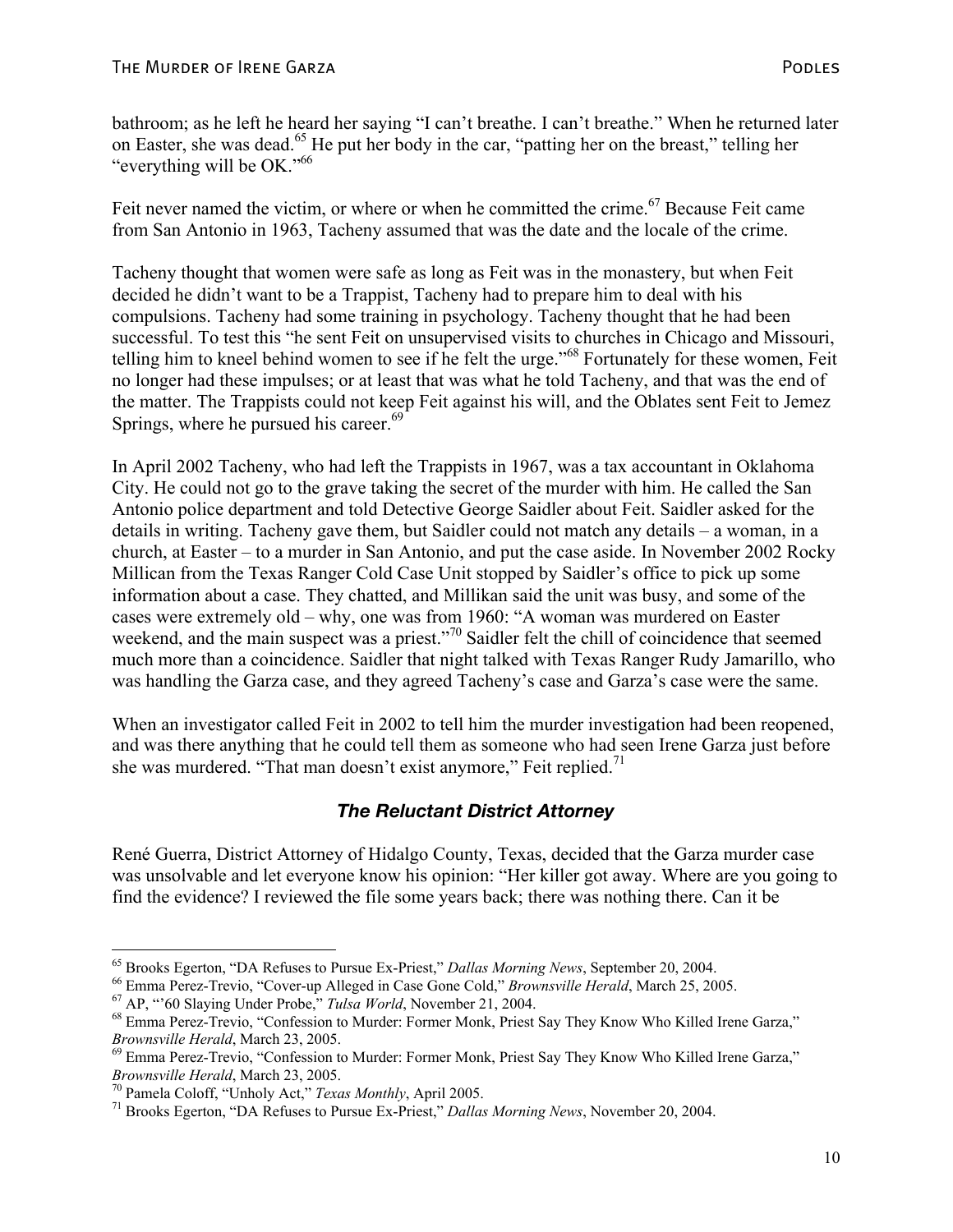solved? Well, I guess if you believe pigs can fly, anything is possible. Why would anyone be haunted by her death? She died, her killer got away."<sup>72</sup>

In October 2003 Guerra announced that he had reviewed the case and "refuse[d] to present the case to a grand jury" because of the lack of physical evidence linking Feit to the murder. When reminded that Feit's slide viewer had been found adjacent to the body, Guerra replied, "Now, who put it there?"<sup>73</sup> Guerra blocked plans to arrest Feit and vowed to dismiss any case brought by the police. He claimed "you do know that in this case a lot of people have personal motivations. I know some people are writing books, they want to be in a cold case movie, or on TV, or write a book like John Grisham."74 Guerra wanted DNA evidence, or a confession, or a witness to the murder before he would send the case to the grand jury. Lynda de la Viña, a cousin of Irene Garza, reported that District Attorney Guerra had told her "Feit would never be indicted for Garza's death."75

After pressure from the Garza family who held a vigil in Irene's memory across from the courthouse on November 1, 2003, the Day of the Dead,<sup>76</sup> Guerra in March 2004 sent the case to the grand jury. But the only person from Sacred Heart Church who was called to testify was Elena Sanchez, the church secretary, who had been a defense witness in Feit's 1961 assault trial.<sup>77</sup> Other witnesses were heard only by tape recording.<sup>78</sup> Guerra fed the grand jury evidence every Wednesday for fifteen weeks and called police officers only in the eleventh week.<sup>79</sup> The grand jury decided not to indict Feit.<sup>80</sup> With that the police closed the case. Media organizations asked to see the investigative file: Guerra threatened to prosecute McAllen Police Chief Victor Rodriquez if he revealed the material, because, Guerra claimed, "there are some things that have to be kept secret that just cannot be put into print."<sup>81</sup>

But these things were not kept secret.

The police reports found their way into the hands of the media<sup>82</sup>; reporters spoke to O'Brien and Tacheny, and Guerra had to explain his actions or failures to act.<sup>83</sup> Guerra said that he thought Tacheny and O'Brien were unreliable witnesses, although his office never sought to interview them. Guerra thought that O'Brien was an unreliable witness, "I felt Father O'Brien was in a

 $\overline{a}$ 72 Emma Perez-Trevio, "District Attorney Inhibiting Police's Desire to Pursue Murder Suspect," *Brownsville* Herald, September 27, 2003.<br><sup>73</sup> Anderson Cooper, "Justice on Trial: Keeping Them Honest," 360 Degrees, June 8, 2007.<br><sup>74</sup> James Pinkerton, "After Forty-Three Years Torment of Slaying Still Lingers," *Houston Chronicle*, D

<sup>2003.</sup>

<sup>&</sup>lt;sup>75</sup> Sarah Ovaska, "Garza Case Closed Without Indictment," *McAllen Monitor*, June 10, 2004.<br><sup>76</sup> Emma Perez-Trevio, "Vigil Planned for Murder Victim," *Brownsville Herald*, November 1, 2003.<br><sup>77</sup> Sarah Ovaska, "Grand Jury

<sup>2004.&</sup>lt;br><sup>78</sup> Anderson Cooper, "Justice on Trial: Keeping Them Honest,"  $360$  Degrees, June 8, 2007.

<sup>&</sup>lt;sup>79</sup> David J. Krajicek, "Killer Priest?" New York Daily News, April 24, 2005.<br><sup>80</sup> Mariano Castillo, "Grand Jury Returns a No Bill in the Forty-Four-Year-Old Homicide Case," San Antonio *Express-News*, June 10, 2004. 81 "Media Seeks File on 1960 Texas Homicide," APOnline, June 15, 2004.

<sup>&</sup>lt;sup>82</sup> Brooks Egerton, "DA Refuses to Pursue Ex-Priest," *Dallas Morning News*, September 20, 2004.<br><sup>83</sup> Brooks Egerton, "DA Refuses to Pursue Ex-Priest," *Dallas Morning News*, September 20, 2004.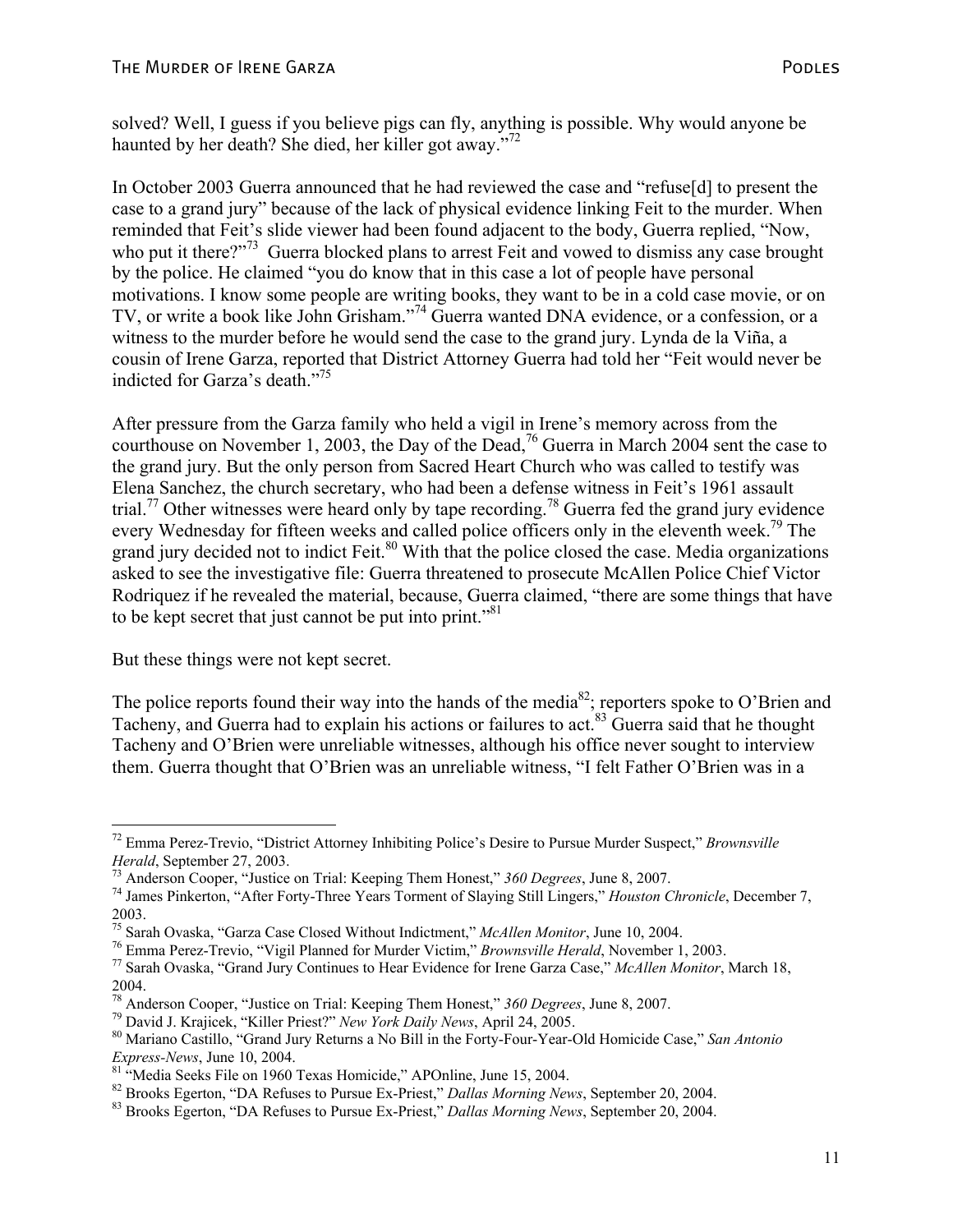delicate state of mind and physical health."<sup>84</sup> Guerra asked about O'Brien, "Is he in a condition to say anything, mental problems?" he said. O'Brien was of "questionable status" and had "a lot of problems."85 Guerra dismissed Tacheny because he had left the priesthood and might have "an ax to grind" with the church, and suspected him of hoping to make money by writing a book about the case.<sup>86</sup> Guerra claimed that the Texas Rangers suborned perjury from the witness: "I have proof in writing that the Ranger gave a witness all the information that he needed to testify in court on the person he suspected. The monk was not truthful when he said he knew about Irene Garza before he talked to law enforcement."87 When asked why Feit wasn't called before the grand jury, Guerra replied, "If I make him a target, he's got the right to tell me to go to  $hell. <sup>5,88</sup>$ 

After the grand jury failed to indict Feit, Tacheny came to Texas to visit Irene Garza's grave and to apologize to her family for his part in the cover-up. He even stopped by to see Guerra and decided, "It's a waiting game. When O'Brien and I are dead, that's the end of it."89 O'Brien died in 2004. When asked why Tacheny accused him, Feit replied "I think he's demented."90 When asked why O'Brien accused him, he replied in a Latin phrase that the reporters learned meant "say nothing bad about the dead" – *De mortuis nisi sed bonum*.

After a hotly contested election in 2006, in which he was severely criticized for his failure to prosecute John Feit, Rene Guerra was reelected and remains the District Attorney of Hidalgo County; and the Garza murder case will not be pursued any further. Irene Garza's cousin, Noemi Ponce Sigler, sees Guerra as the main obstacle to the truth: "The plan of Rene Guerra is to bury the facts with Irene."<sup>91</sup>

Police Chief Rodriguez said that Guerra's conduct has been "completely contrary to the role of prosecutor" and completely inexplicable.<sup>92</sup> Juan Trevino of the McAllen cold case squad, when asked in 2007, "Who do you think committed the murder," replied "John Feit."<sup>93</sup>

#### *Forgive and Forget?*

The issues of justice and forgiveness were brought up by many of the participants in the case, and for some people a certain concept of Christian forgiveness seemed to obviate the demands of earthly justice.

Guerra said that "If John Feit did this I hope he will atone for his sin," and as to Irene Garza, "I think that if she died leaving the church after confession, that she died in a state of grace and she

<sup>&</sup>lt;sup>84</sup> Anderson Cooper, "Justice on Trial: Keeping Them Honest," 360 Degrees, June 8, 2007.<br><sup>85</sup> Brooks Egerton, "DA Refuses to Pursue Ex-Priest," *Dallas Morning News*, September 20, 2004.<br><sup>86</sup> Anderson Cooper, "Justice on

<sup>&</sup>quot;DA Refuses to Pursue Ex-Priest," *Dallas Morning News*, September 20, 2004.<br><sup>87</sup> "DA Campaign Battle Rages," *McAllen Monitor*, April 8, 2006.<br><sup>88</sup> Anderson Cooper, "Justice on Trial: Keeping Them Honest," 360 Degrees, Ju

<sup>&</sup>lt;sup>92</sup> Brooks Egerton, "DA Refuses to Pursue Ex-Priest," *Dallas Morning News*, September 20, 2004.<br><sup>93</sup> Anderson Cooper, "Justice on Trial: Keeping Them Honest," 360 Degrees, June 8, 2007.